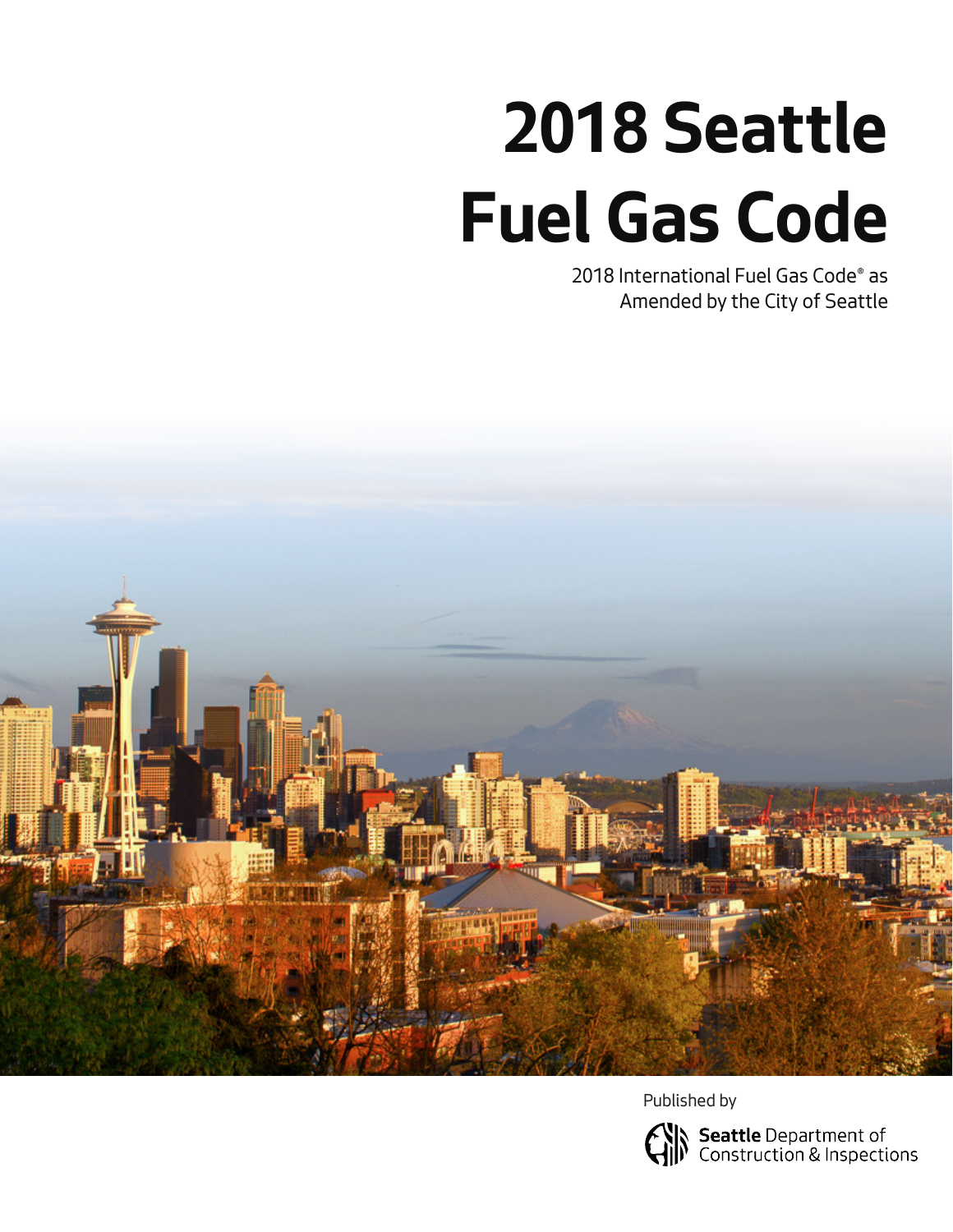2018 Seattle Fuel Gas Code 2018 Seattle Fuel Gas Code

First Printing: March 2021 First Printing: March 2021

#### COPYRIGHT © 2017 COPYRIGHT 2017 by by INTERNATIONAL CODE COUNCIL, INC. INTERNATIONAL CODE COUNCIL, INC.

ALL RIGHTS RESERVED. This 2018 Seattle Fuel Gas Code contains substantial copyrighted material of the International Code Council, Inc., and/or its affiliates. Without advance written permission from the copyright owner, no part of this book may be reproduced, distributed or transmitted in any form or by any means, including, without limitation, electronic, optical or mechanical means (by way of example, and not limitation, photocopying or recording by or in an information storage retrieval system). For information on use rights and permissions, please contact: Publications, 4051 Flossmoor Road, Country Club Hills, IL 60478. Phone 1-888-ICC-SAFE (422-7233). IL 60478. Phone 1-888-ICC-SAFE (422-7233).

Trademarks: "International Code Council," the "International Code Council" logo, "ICC," the "ICC" logo, "International Fuel Gas Code," "IFGC" and other names and trademarks appearing in this book are trademarks of the International Code Council, Inc., and/or its licensors (as applicable), and may not be used without permission. Inc., and/or its licensors (as applicable), and may not be used without permission.

> Material designated IFGS Material designated IFGS by by AMERICAN GAS ASSOCIATION AMERICAN GAS ASSOCIATION 400 N. Capitol Street, N.W. • Washington, DC 20001 400 N. Capitol Street, N.W. · Washington, DC 20001 (202) 824-7000 (202) 824-7000 Copyright © American Gas Association, 2017. All rights reserved. Copyright © American Gas Association, 2017. All rights reserved.

> > PRINTED IN THE U.S.A. PRINTED IN THE U.S.A.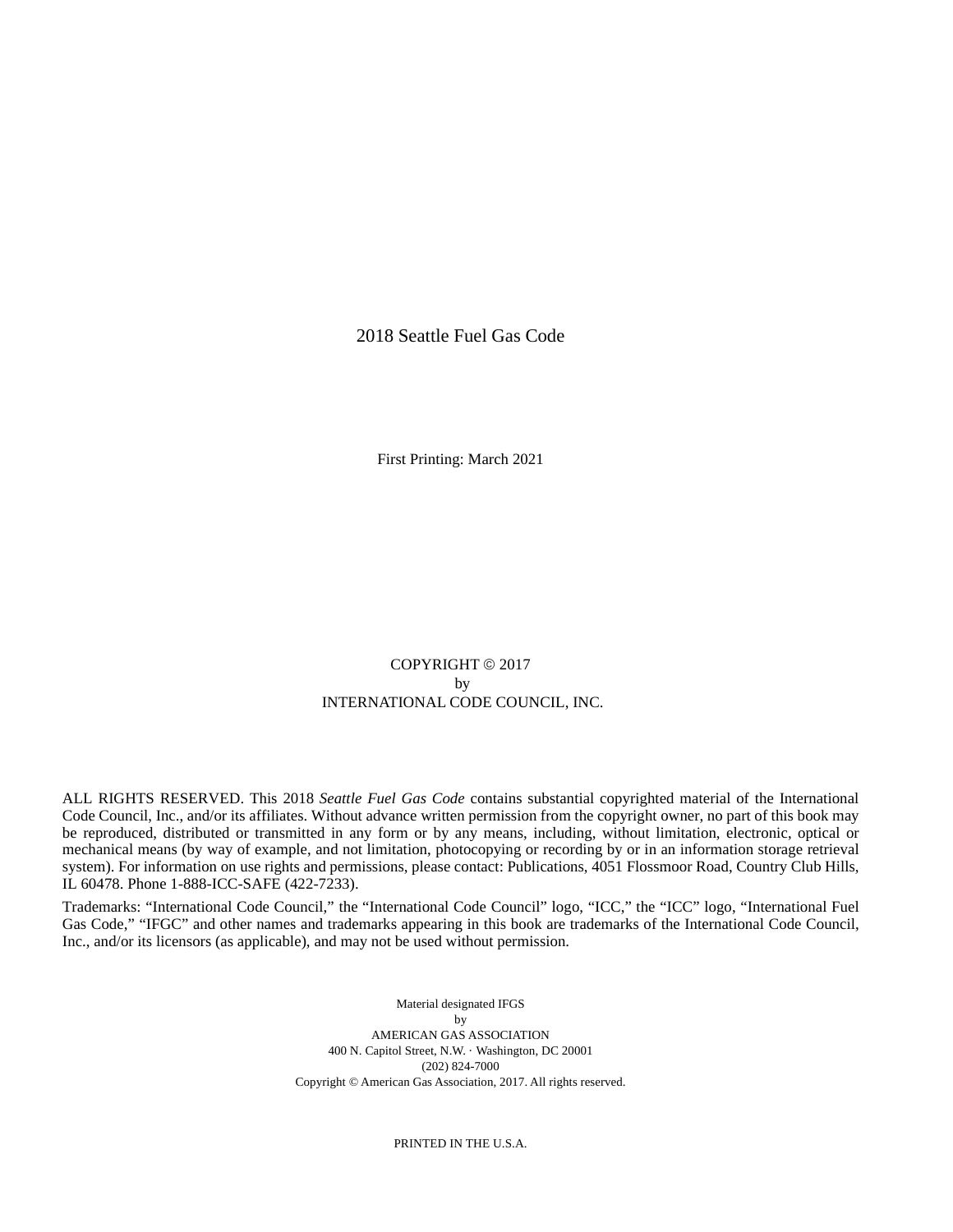## PREFACE **PREFACE**

#### Introduction **Introduction**

The *International Fuel Gas Code*® (IFGC®) establishes minimum requirements for fuel gas systems and gas-fired appliances using prescriptive and performance-related provisions. It is founded on and gas-fired appliances using prescriptive and performance-related provisions. It is founded on broad-based principles that make possible the use of new materials and new fuel gas system and broad-based principles that make possible the use of new materials and new fuel gas system and appliance designs. This 2018 edition is fully compatible with all of the International Codes® (I-appliance designs. This 2018 edition is fully compatible with all of the *International Codes* (I-Codes®) published by the International Code Council® (ICC®), including the International Building Codes ) published by the International Code Council (ICC ), including the *International Building* Code®, International Energy Conservation Code®, International Existing Building Code®, International Fire Code®, International Green Construction Code®, International Mechanical Code®, International Plumbing Code®, International Private Sewage Disposal Code®, International Property *tional Plumbing Code , International Private Sewage Disposal Code , International Property* Maintenance Code®, International Residential Code<sup>®</sup>, International Swimming Pool and Spa Code<sup>®</sup>, International Wildland-Urban Interface Code®, International Zoning Code® and International Code *International Wildland-Urban Interface Code , International Zoning Code* and *International Code* Council Performance Code®. *Council Performance Code* . Code<sup>®</sup>, International Energy Conservation Code<sup>®</sup>, International Existing Building Code<sup>®</sup>, Interna*tional Fire Code , International Green Construction Code* , *International Mechanical Code , Interna-*

The I-Codes, including this International Fuel Gas Code, are used in a variety of ways in both the The I-Codes, including this *International Fuel Gas Code*, are used in a variety of ways in both the public and private sectors. Most industry professionals are familiar with the I-Codes as the basis of public and private sectors. Most industry professionals are familiar with the I-Codes as the basis of laws and regulations in communities across the U.S. and in other countries. However, the impact of laws and regulations in communities across the U.S. and in other countries. However, the impact of the codes extends well beyond the regulatory arena, as they are used in a variety of nonregulatory the codes extends well beyond the regulatory arena, as they are used in a variety of nonregulatory settings, including: settings, including:

- Voluntary compliance programs such as those promoting sustainability, energy efficiency Voluntary compliance programs such as those promoting sustainability, energy efficiency and disaster resistance. and disaster resistance.
- The insurance industry, to estimate and manage risk, and as a tool in underwriting and rate The insurance industry, to estimate and manage risk, and as a tool in underwriting and rate decisions. decisions.
- Certification and credentialing of individuals involved in the fields of building design, con-• Certification and credentialing of individuals involved in the fields of building design, construction and safety. struction and safety.
- Certification of building and construction-related products. Certification of building and construction-related products.
- U.S. federal agencies, to guide construction in an array of government-owned properties. U.S. federal agencies, to guide construction in an array of government-owned properties.
- Facilities management. Facilities management.
- "Best practices" benchmarks for designers and builders, including those who are engaged in "Best practices" benchmarks for designers and builders, including those who are engaged in projects in jurisdictions that do not have a formal regulatory system or a governmental projects in jurisdictions that do not have a formal regulatory system or a governmental enforcement mechanism. enforcement mechanism.
- College, university and professional school textbooks and curricula. College, university and professional school textbooks and curricula.
- Reference works related to building design and construction. Reference works related to building design and construction.

In addition to the codes themselves, the code development process brings together building pro-In addition to the codes themselves, the code development process brings together building professionals on a regular basis. It provides an international forum for discussion and deliberation fessionals on a regular basis. It provides an international forum for discussion and deliberation about building design, construction methods, safety, performance requirements, technological about building design, construction methods, safety, performance requirements, technological advances and innovative products. advances and innovative products.

#### Development **Development**

This 2018 edition presents the code as originally issued, with changes reflected in the 2003 through This 2018 edition presents the code as originally issued, with changes reflected in the 2003 through 2015 editions and further changes approved by the ICC Code Development Process through 2017 2015 editions and further changes approved by the ICC Code Development Process through 2017 and standard revisions correlated with ANSI Z223.1-2018. A new edition such as this is promulgated and standard revisions correlated with ANSI Z223.1-2018. A new edition such as this is promulgated every 3 years. every 3 years.

This code is founded on principles intended to establish provisions consistent with the scope of a fuel gas code that adequately protects public health, safety and welfare; provisions that do not fuel gas code that adequately protects public health, safety and welfare; provisions that do not unnecessarily increase construction costs; provisions that do not restrict the use of new materials, unnecessarily increase construction costs; provisions that do not restrict the use of new materials, products or methods of construction; and provisions that do not give preferential treatment to par-products or methods of construction; and provisions that do not give preferential treatment to particular types or classes of materials, products or methods of construction. ticular types or classes of materials, products or methods of construction.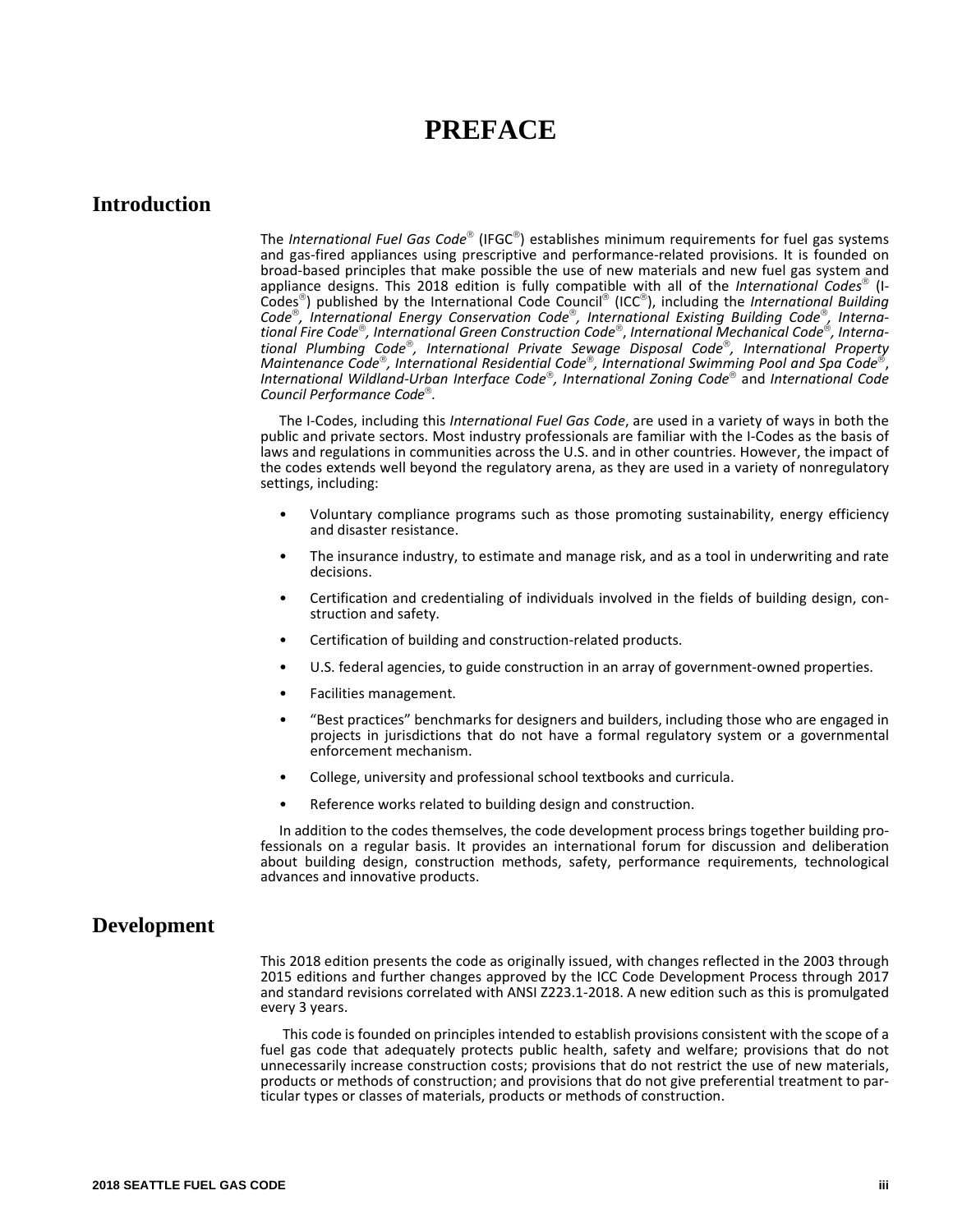### Format **Format**

The International Fuel Gas Code is segregated by section numbers into two categories—"code" and The *International Fuel Gas Code* is segregated by section numbers into two categories—"code" and "standard"—all coordinated and incorporated into a single document. The sections that are "code" are designated by the acronym "IFGC" next to the main section number (e.g., Section 101). The sec-are designated by the acronym "IFGC" next to the main section number (e.g., Section 101). The sections that are "standard" are designated by the acronym "IFGS" next to the main section number tions that are "standard" are designated by the acronym "IFGS" next to the main section number (e.g., Section 304). A subsection may be individually redesignated as an "IFGS" section where it is (e.g., Section 304). A subsection may be individually redesignated as an "IFGS" section where it is located under an "IFGC" main section. located under an "IFGC" main section.

#### Maintenance **Maintenance**

The International Fuel Gas Code is kept up to date through the review of proposed changes submit-The *International Fuel Gas Code* is kept up to date through the review of proposed changes submitted by code enforcement officials, industry representatives, design professionals and other inter-ted by code enforcement officials, industry representatives, design professionals and other interested parties. Proposed changes are carefully considered through an open code development ested parties. Proposed changes are carefully considered through an open code development process in which all interested and affected parties may participate. process in which all interested and affected parties may participate.

The ICC Code Development Process reflects principles of openness, transparency, balance, due The ICC Code Development Process reflects principles of openness, transparency, balance, due process and consensus, the principles embodied in OMB Circular A-119, which governs the federal process and consensus, the principles embodied in OMB Circular A-119, which governs the federal government's use of private-sector standards. The ICC process is open to anyone; there is no cost to government's use of private-sector standards. The ICC process is open to anyone; there is no cost to participate, and people can participate without travel cost through the ICC's cloud-based app, cdp-participate, and people can participate without travel cost through the ICC's cloud-based app, cdp-Access®. A broad cross section of interests are represented in the ICC Code Development Process. Access . A broad cross section of interests are represented in the ICC Code Development Process. The codes, which are updated regularly, include safeguards that allow for emergency action when The codes, which are updated regularly, include safeguards that allow for emergency action when required for health and safety reasons. required for health and safety reasons.

In order to ensure that organizations with a direct and material interest in the codes have a voice In order to ensure that organizations with a direct and material interest in the codes have a voice in the process, the ICC has developed partnerships with key industry segments that support the in the process, the ICC has developed partnerships with key industry segments that support the ICC's important public safety mission. Some code development committee members were nomi-ICC's important public safety mission. Some code development committee members were nominated by the following industry partners and approved by the ICC Board: nated by the following industry partners and approved by the ICC Board:

- American Gas Association (AGA) American Gas Association (AGA)
- American Institute of Architects (AIA) American Institute of Architects (AIA)

The code development committees evaluate and make recommendations regarding proposed The code development committees evaluate and make recommendations regarding proposed changes to the codes. Their recommendations are then subject to public comment and council-wide changes to the codes. Their recommendations are then subject to public comment and council-wide votes. The ICC's governmental members—public safety officials who have no financial or business votes. The ICC's governmental members—public safety officials who have no financial or business interest in the outcome—cast the final votes on proposed changes. interest in the outcome—cast the final votes on proposed changes.

The contents of this work are subject to change through the code development cycles and by any The contents of this work are subject to change through the code development cycles and by any governmental entity that enacts the code into law. For more information regarding the code devel-governmental entity that enacts the code into law. For more information regarding the code development process, contact the Codes and Standards Development Department of the International opment process, contact the Codes and Standards Development Department of the International Code Council. Code Council.

While the I-Code development procedure is thorough and comprehensive, the ICC, its members and those participating in the development of the codes disclaim any liability resulting from the and those participating in the development of the codes disclaim any liability resulting from the publication or use of the I-Codes, or from compliance or noncompliance with their provisions. The publication or use of the I-Codes, or from compliance or noncompliance with their provisions. The ICC does not have the power or authority to police or enforce compliance with the contents of this ICC does not have the power or authority to police or enforce compliance with the contents of this code. code.

## Code Development Committee Responsibilities **Code Development Committee Responsibilities** (Letter Designations in Front of Section Numbers) **(Letter Designations in Front of Section Numbers)**

In each code development cycle, proposed changes to the code are considered at the Committee In each code development cycle, proposed changes to the code are considered at the Committee Action Hearings by the International Fuel Gas Code Development Committee, whose action consti-Action Hearings by the International Fuel Gas Code Development Committee, whose action constitutes a recommendation to the voting membership for final action on the proposed change. Pro-tutes a recommendation to the voting membership for final action on the proposed change. Proposed changes to a code section that has a number beginning with a letter in brackets are posed changes to a code section that has a number beginning with a letter in brackets are considered by a different code development committee. For example, proposed changes to code considered by a different code development committee. For example, proposed changes to code sections that have [BS] in front of them (e.g., [BS] 302.1) are considered by the IBC—Structural Code sections that have [BS] in front of them (e.g., [BS] 302.1) are considered by the IBC—Structural Code Development Committee at the Committee Action Hearings. Development Committee at the Committee Action Hearings.

The content of sections in this code that begin with letter designations is maintained by other code development committees in accordance with the following: code development committees in accordance with the following: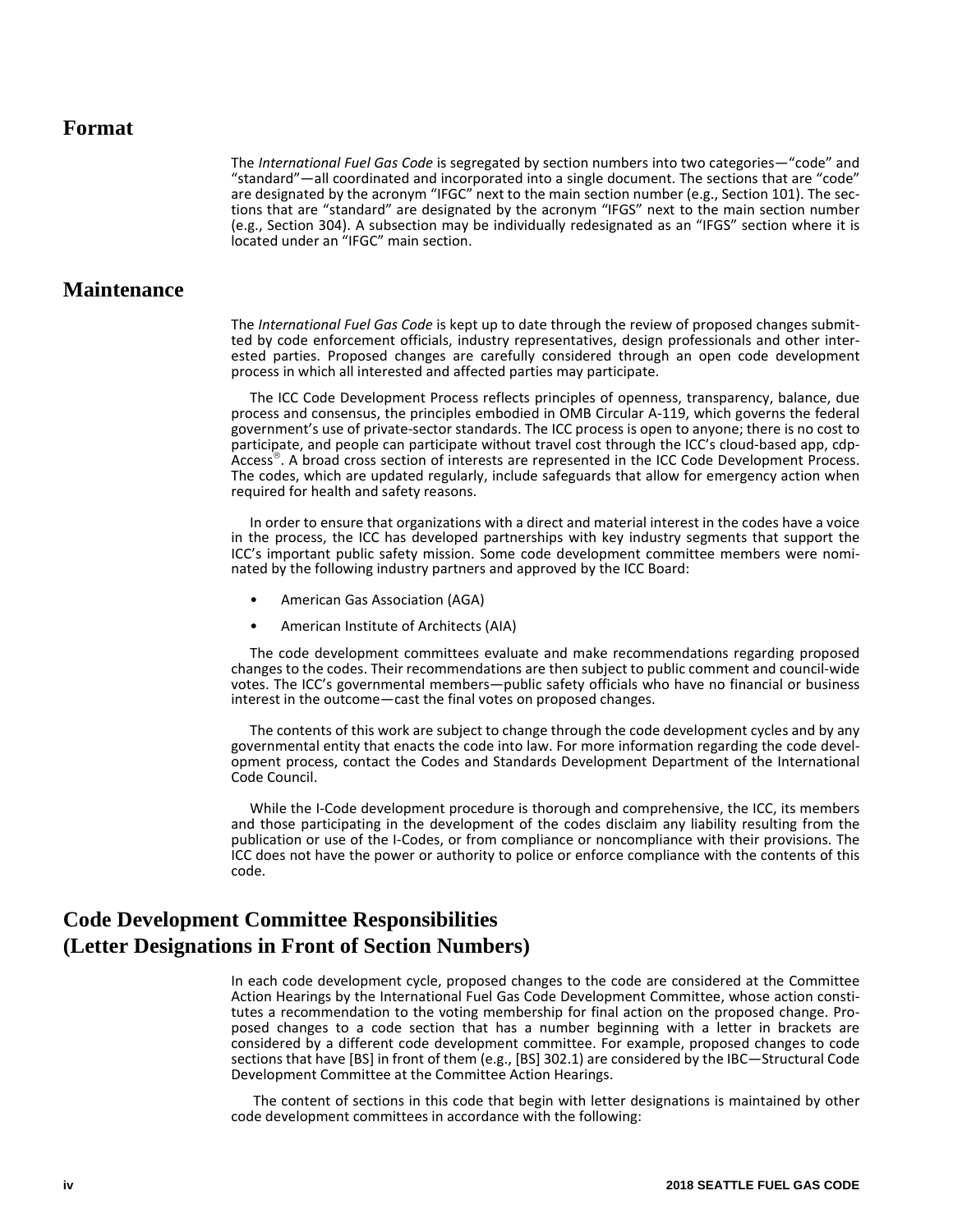- [A] = Administrative Code Development Committee; [A] = Administrative Code Development Committee;
- [BF] = IBC—Fire Safety Code Development Committee; [BF] = IBC—Fire Safety Code Development Committee;
- [BG] = IBC—General Code Development Committee; [BG] = IBC—General Code Development Committee;
- [BS] = IBC—Structural Code Development Committee; [BS] = IBC—Structural Code Development Committee;
- [E] = International Energy Conservation Code Development Committee; [E] = International Energy Conservation Code Development Committee;
- [F] = International Fire Code Development Committee; and [F] = International Fire Code Development Committee; and
- [M] = International Mechanical Code Development Committee. [M] = International Mechanical Code Development Committee.
- [P] = International Plumbing Code Development Committee [P] = International Plumbing Code Development Committee

For the development of the 2021 edition of the I-Codes, there will be two groups of code development committees and they will meet in separate years. opment committees and they will meet in separate years.

| <b>Group A Codes</b>                                                                                                                                                                            | <b>Group B Codes</b>                                                                                                                                                            |
|-------------------------------------------------------------------------------------------------------------------------------------------------------------------------------------------------|---------------------------------------------------------------------------------------------------------------------------------------------------------------------------------|
| (Heard in 2018, Code Change Proposals                                                                                                                                                           | (Heard in 2019, Code Change Proposals                                                                                                                                           |
| Deadline: January 8, 2018)                                                                                                                                                                      | Deadline: January 7, 2019)                                                                                                                                                      |
| <b>International Building Code</b><br>- Egress (Chapters 10, 11, Appendix E)<br>- Fire Safety (Chapters 7, 8, 9, 14, 26)<br>- General (Chapters 2–6, 12, 27–33,<br>Appendices A, B, C, D, K, N) | Administrative Provisions (Chapter 1 of all<br>codes except IECC, IRC and IgCC, administra-<br>tive updates to currently referenced stan-<br>dards, and designated definitions) |
| <b>International Fire Code</b>                                                                                                                                                                  | <b>International Building Code</b><br>- Structural (Chapters 15-25, Appendices F,<br>G, H, I, J, L, M                                                                           |
| <b>International Fuel Gas Code</b>                                                                                                                                                              | <b>International Existing Building Code</b>                                                                                                                                     |
| <b>International Mechanical Code</b>                                                                                                                                                            | International Energy Conservation Code-<br><b>Commercial</b>                                                                                                                    |
| <b>International Plumbing Code</b>                                                                                                                                                              | <b>International Energy Conservation Code-</b><br><b>Residential</b><br>- IECC-Residential<br>- IRC-Energy (Chapter 11)                                                         |
| <b>International Property Maintenance Code</b>                                                                                                                                                  | <b>International Green Construction Code</b><br>(Chapter 1)                                                                                                                     |
| International Private Sewage Disposal Code                                                                                                                                                      | <b>International Residential Code</b><br>- IRC-Building (Chapters 1-10,<br>Appendices E, F, H, J, K, L, M, O, Q, R, S, T)                                                       |
| <b>International Residential Code</b><br>- IRC-Mechanical (Chapters 12-23)<br>- IRC-Plumbing (Chapters 25-33,<br>Appendices G, I, N, P)                                                         |                                                                                                                                                                                 |
| <b>International Swimming Pool and Spa Code</b>                                                                                                                                                 |                                                                                                                                                                                 |
| International Wildland-Urban Interface Code                                                                                                                                                     |                                                                                                                                                                                 |
| <b>International Zoning Code</b>                                                                                                                                                                |                                                                                                                                                                                 |
| Note: Proposed changes to the ICC Performance Code™ will be heard by the code development committee noted in brack-<br>ets [] in the text of the ICC Performance Code™.                         |                                                                                                                                                                                 |

#### 2021 ICC CODE CHANGE PROPOSAL GROUPS **2021 ICC CODE CHANGE PROPOSAL GROUPS**

Code change proposals submitted for code sections that have a letter designation in front of Code change proposals submitted for code sections that have a letter designation in front of them will be heard by the respective committee responsible for such code sections. Because differ-them will be heard by the respective committee responsible for such code sections. Because different committees hold Committee Action Hearings in different years, it is possible that some propos-ent committees hold Committee Action Hearings in different years, it is possible that some proposals for this code will be heard by committees in both 2018 (Group A) and the 2019 (Group B) code als for this code will be heard by committees in both 2018 (Group A) and the 2019 (Group B) code

For instance, every section of Chapter 1 of this code is designated as the responsibility of the For instance, every section of Chapter 1 of this code is designated as the responsibility of the Administrative Code Development Committee, which is part of the Group B portion of the hearings. Administrative Code Development Committee, which is part of the Group B portion of the hearings.

development cycles. development cycles.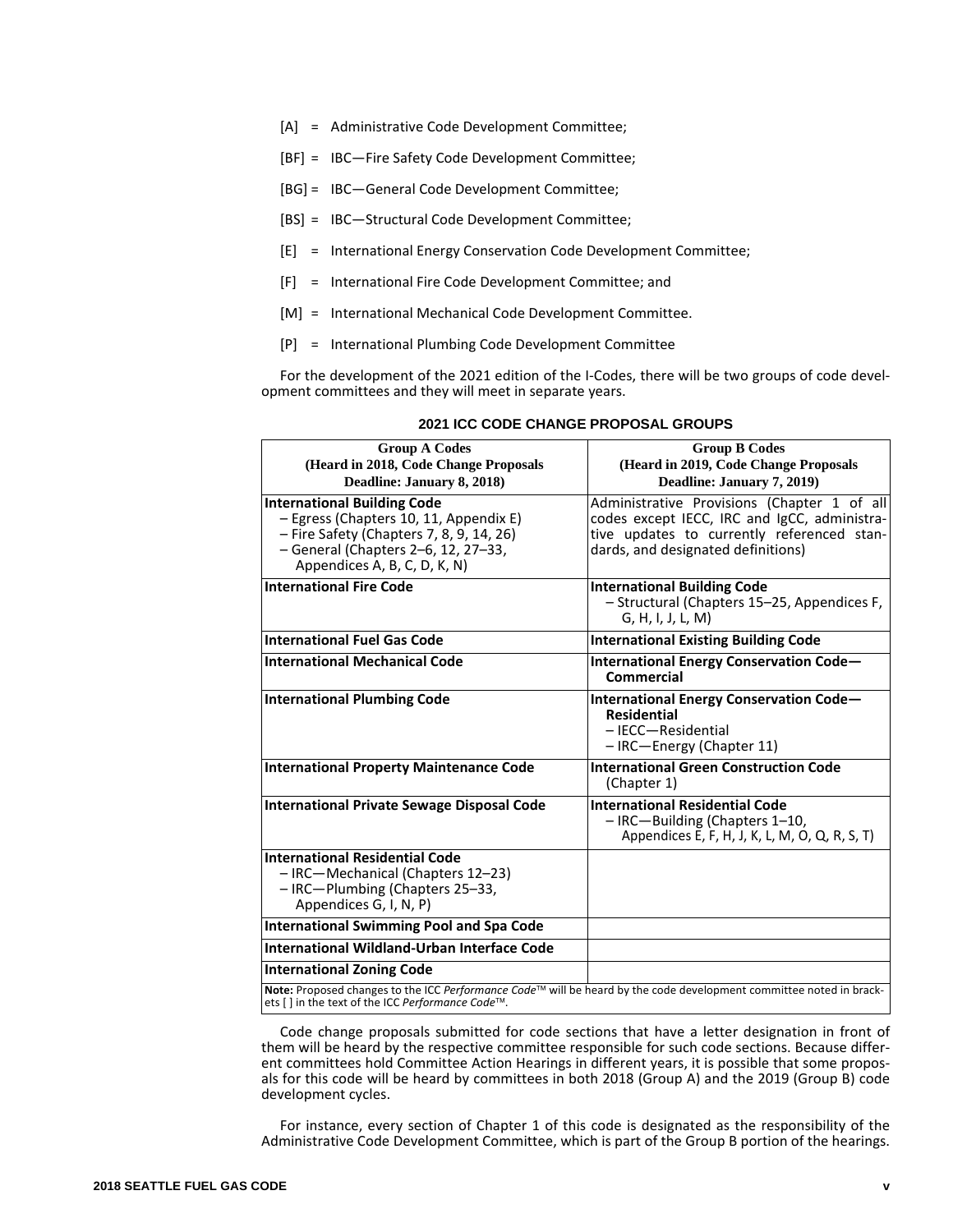This committee will hold its Committee Action Hearings in 2019 to consider all code change propos-This committee will hold its Committee Action Hearings in 2019 to consider all code change proposals for Chapter 1 of this code and proposals for Chapter 1 of all I-Codes except the International als for Chapter 1 of this code and proposals for Chapter 1 of all I-Codes except the *International* Energy Conservation Code, International Residential Code and International Green Construction *Energy Conservation Code, International Residential Code* and *International Green Construction* Code. Therefore, any proposals received for Chapter 1 of this code will be assigned to the Adminis-*Code*. Therefore, any proposals received for Chapter 1 of this code will be assigned to the Administrative Code Development Committee for consideration in 2019. trative Code Development Committee for consideration in 2019.

It is very important that anyone submitting code change proposals understands which code It is very important that anyone submitting code change proposals understands which code development committee is responsible for the section of the code that is the subject of the code development committee is responsible for the section of the code that is the subject of the code change proposal. For further information on the code development committee responsibilities, change proposal. For further information on the code development committee responsibilities, please visit the ICC website at www.iccsafe.org/scoping. please visit the ICC website at www.iccsafe.org/scoping.

#### Marginal Markings **Marginal Markings**

Solid vertical lines in the margins within the body of the code indicate a technical change from the Solid vertical lines in the margins within the body of the code indicate a technical change from the requirements of the 2015 edition of the International Residential Code or Seattle Residential Code. Deletion indicators in the form of an arrow  $(\implies)$  are provided in the margin where an entire section, paragraph, exception or table has been deleted or an item in a list of items or a table has been paragraph, exception or table has been deleted or an item in a list of items or a table has been deleted. deleted.

The use of a bracketed [S] in the margins of the code indicates a technical change made by the The use of a bracketed [S] in the margins of the code indicates a technical change made by the City of Seattle to the International Fuel Gas Code (IFGC). A bracketed [W] in the margins of the code City of Seattle to the *International Fuel Gas Code* (IFGC). A bracketed [W] in the margins of the code indicates a technical change to the IFGC by the State of Washington. The combination of a brack-indicates a technical change to the IFGC by the State of Washington. The combination of a bracketed [W][S] means that both the State of Washington and The City of Seattle have made technical eted [W][S] means that both the State of Washington and The City of Seattle have made technical changes at this location in the IFGC. If a change is new to the 2018 edition of the Seattle Fuel Gas changes at this location in the IFGC. If a change is new to the 2018 edition of the *Seattle Fuel Gas* Code, then the bracketed [S], [W] or [W][S] will be accompanied by a solid vertical line in the mar-*Code,* then the bracketed [S], [W] or [W][S] will be accompanied by a solid vertical line in the margin. gin.

### Coordination of the International Codes **Coordination of the International Codes**

The coordination of technical provisions is one of the strengths of the ICC family of model codes. The coordination of technical provisions is one of the strengths of the ICC family of model codes. The codes can be used as a complete set of complementary documents, which will provide users The codes can be used as a complete set of complementary documents, which will provide users with full integration and coordination of technical provisions. Individual codes can also be used in with full integration and coordination of technical provisions. Individual codes can also be used in subsets or as stand-alone documents. To make sure that each individual code is as complete as pos-subsets or as stand-alone documents. To make sure that each individual code is as complete as possible, some technical provisions that are relevant to more than one subject area are duplicated in sible, some technical provisions that are relevant to more than one subject area are duplicated in some of the model codes. This allows users maximum flexibility in their application of the I-Codes. some of the model codes. This allows users maximum flexibility in their application of the I-Codes.

#### Italicized Terms **Italicized Terms**

Words and terms defined in Chapter 2, Definitions, are italicized where they appear in code text and Words and terms defined in Chapter 2, Definitions, are italicized where they appear in code text and the Chapter 2 definition applies. Where such words and terms are not italicized, common-use defi-the Chapter 2 definition applies. Where such words and terms are not italicized, common-use definitions apply. Defined terms added or amended by The City of Seattle may also appear in italics. nitions apply. Defined terms added or amended by The City of Seattle may also appear in italics. When defined terms are not italicized, consider the context to judge applicability of the definition in When defined terms are not italicized, consider the context to judge applicability of the definition in Chapter 2. The words and terms selected have code-specific definitions that the user should read Chapter 2. The words and terms selected have code-specific definitions that the user should read carefully to facilitate better understanding of the code. The words and terms selected have code-carefully to facilitate better understanding of the code. The words and terms selected have codespecific definitions that the user should read carefully to facilitate better understanding of the code. specific definitions that the user should read carefully to facilitate better understanding of the code.

#### Acknowledgment **Acknowledgment**

The Seattle Department of Construction and Inspections (SDCI) thanks the members of the Con-The Seattle Department of Construction and Inspections (SDCI) thanks the members of the Construction Codes Advisory Board and its committees for the dedication, knowledge, and experience struction Codes Advisory Board and its committees for the dedication, knowledge, and experience they generously devoted to reviewing the 2018 Seattle codes. These volunteers donated an extraor-they generously devoted to reviewing the 2018 Seattle codes. These volunteers donated an extraordinary number of hours to this important task. SDCI and the City's elected officials rely on this com-dinary number of hours to this important task. SDCI and the City's elected officials rely on this commitment of time by its citizens for advice on technical matters. The City is deeply grateful for the mitment of time by its citizens for advice on technical matters. The City is deeply grateful for the practical perspective they provide. The City is fortunate to have the contributions of these generous practical perspective they provide. The City is fortunate to have the contributions of these generous people. people.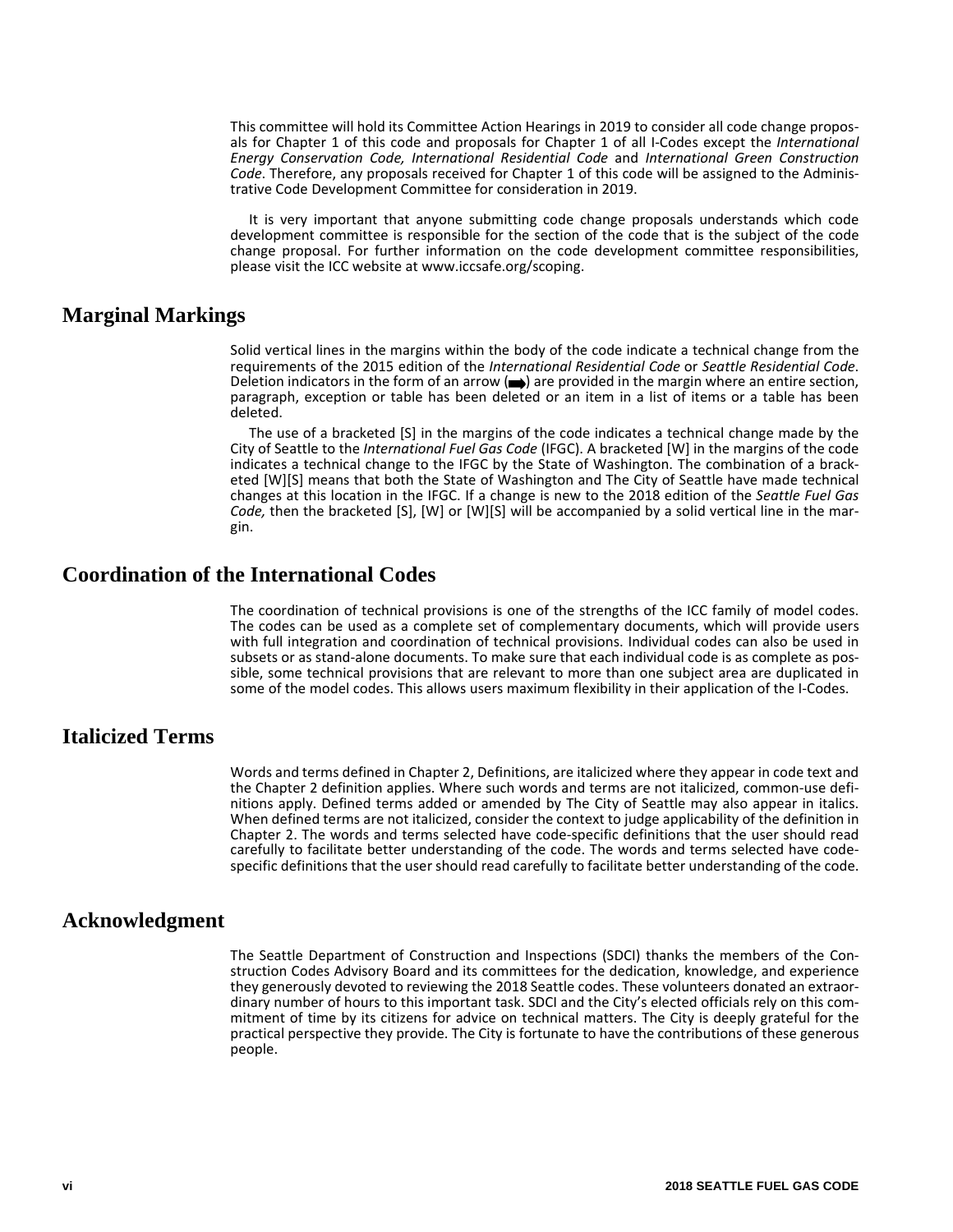#### Electronic Mailing List **Electronic Mailing List**

If you would like to receive occasional email messages notifying you of future amendments and If you would like to receive occasional email messages notifying you of future amendments and errata to the Seattle Building Code and other codes, sign up for the technical codes mailing list at errata to the Seattle Building Code and other codes, sign up for the technical codes mailing list at http://www.seattle.gov/sdci/about-us/who-we-a re/construction-codes-advisory-boa rd. http://www.seattle.gov/sdci/about-us/who-we-are/construction-codes-advisory-board.

#### Adoption **Adoption**

The International Code Council maintains a copyright in all of its codes and standards. Maintaining The International Code Council maintains a copyright in all of its codes and standards. Maintaining copyright allows the ICC to fund its mission through sales of books, in both print and electronic for-copyright allows the ICC to fund its mission through sales of books, in both print and electronic formats. The ICC welcomes adoption of its codes by jurisdictions that recognize and acknowledge the mats. The ICC welcomes adoption of its codes by jurisdictions that recognize and acknowledge the ICC's copyright in the code, and further acknowledge the substantial shared value of the public/pri-ICC's copyright in the code, and further acknowledge the substantial shared value of the public/private partnership for code development between jurisdictions and the ICC. vate partnership for code development between jurisdictions and the ICC.

The ICC also recognizes the need for jurisdictions to make laws available to the public. All The ICC also recognizes the need for jurisdictions to make laws available to the public. All I-Codes and I-Standards, along with the laws of many jurisdictions, are available for free in a I-Codes and I-Standards, along with the laws of many jurisdictions, are available for free in a nondownloadable form on the ICC's website. Jurisdictions should contact the ICC at adop-nondownloadable form on the ICC's website. Jurisdictions should contact the ICC at adoptions@iccsafe.org to learn how to adopt and distribute laws based on the International Fuel tions@iccsafe.org to learn how to adopt and distribute laws based on the *International Fuel* Gas Code in a manner that provides necessary access, while maintaining the ICC's copyright. *Gas Code* in a manner that provides necessary access, while maintaining the ICC's copyright.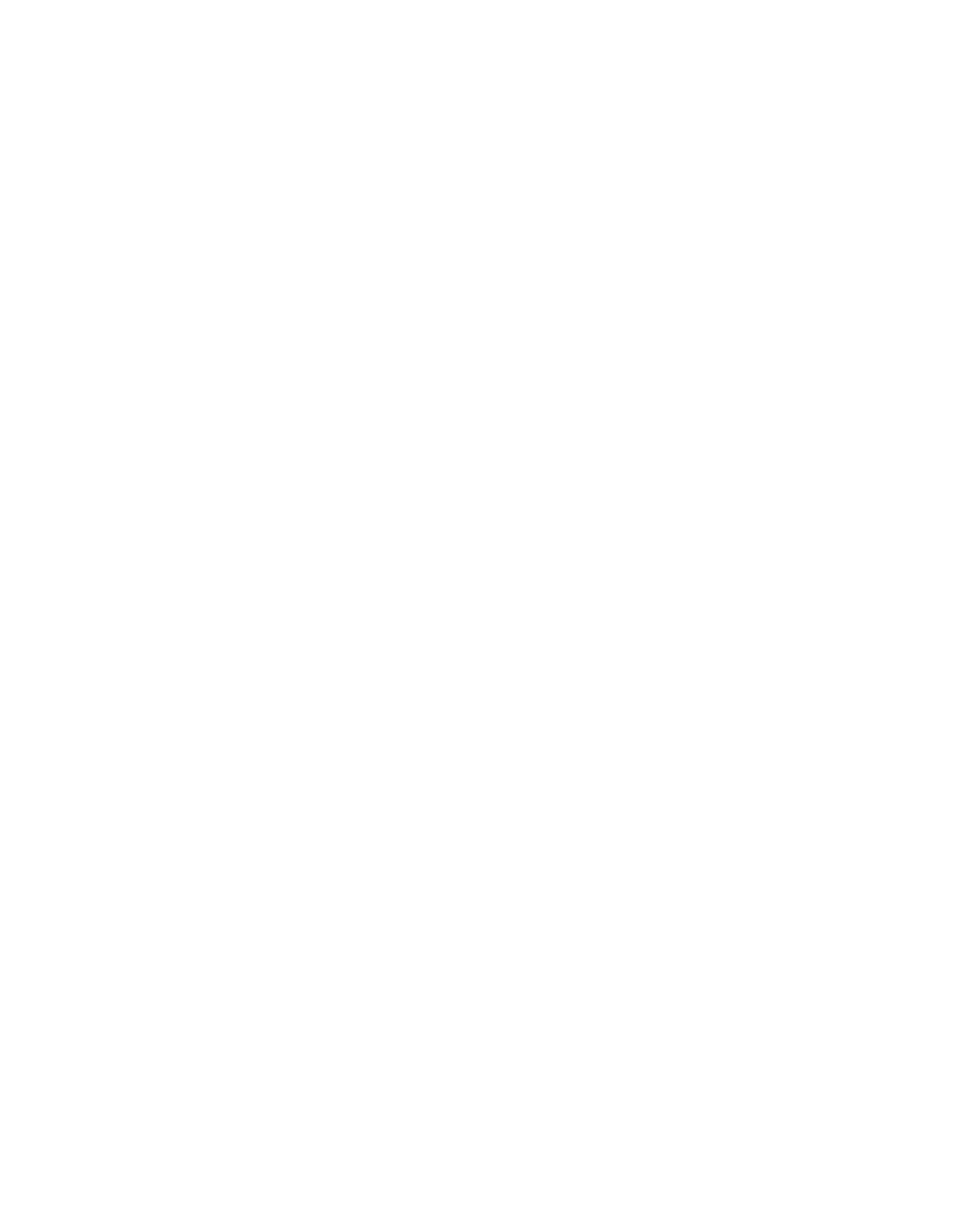# EFFECTIVE USE OF THE **EFFECTIVE USE OF THE** INTERNATIONAL FUEL GAS CODE  **INTERNATIONAL FUEL GAS CODE**

The International Fuel Gas Code (IFGC) is a model code that regulates the design and installation of The *International Fuel Gas Code* (IFGC) is a model code that regulates the design and installation of fuel gas distribution piping and systems, appliances, appliance venting systems, combustion air pro-fuel gas distribution piping and systems, appliances, appliance venting systems, combustion air provisions, gaseous hydrogen systems and motor vehicle gaseous-fuel-dispensing stations. The defini-visions, gaseous hydrogen systems and motor vehicle gaseous-fuel-dispensing stations. The definition of fuel gas includes natural, liquefied petroleum and manufactured gases and mixtures of these tion of fuel gas includes natural, liquefied petroleum and manufactured gases and mixtures of these gases. gases.

The purpose of the code is to establish the minimum acceptable level of safety and to protect life The purpose of the code is to establish the minimum acceptable level of safety and to protect life and property from the potential dangers associated with the storage, distribution and usage of fuel and property from the potential dangers associated with the storage, distribution and usage of fuel gases and the byproducts of combustion of such fuels. The code also protects the personnel that gases and the byproducts of combustion of such fuels. The code also protects the personnel that install, maintain, service and replace the systems and appliances addressed by this code. install, maintain, service and replace the systems and appliances addressed by this code.

With the exception of Section 401.1.1, the IFGC does not address utility-owned piping and equip-With the exception of Section 401.1.1, the IFGC does not address utility-owned piping and equipment (i.e., anything upstream of the point of delivery). See the definition of "Point of delivery" and ment (i.e., anything upstream of the point of delivery). See the definition of "Point of delivery" and Section 501.8 for other code coverage exemptions. Section 501.8 for other code coverage exemptions.

The IFGC is primarily a specification-oriented (prescriptive) code with some performance-ori-The IFGC is primarily a specification-oriented (prescriptive) code with some performance-oriented text. For example, Section 503.3.1 is a performance statement, but Chapter 5 contains pre-ented text. For example, Section 503.3.1 is a performance statement, but Chapter 5 contains prescriptive requirements that will cause Section 503.3.1 to be satisfied. scriptive requirements that will cause Section 503.3.1 to be satisfied.

The IFGC applies to all occupancies including one- and two-family dwellings and townhouses. The The IFGC applies to all occupancies including one- and two-family dwellings and townhouses. The IRC is referenced for coverage of one- and two-family dwellings and townhouses; however, in IRC is referenced for coverage of one- and two-family dwellings and townhouses; however, in effect, the IFGC provisions are still applicable because the fuel gas chapter in the IRC (Chapter 24) is effect, the IFGC provisions are still applicable because the fuel gas chapter in the IRC (Chapter 24) is composed entirely of text extracted from the IFGC. Therefore, whether using the IFGC or the IRC, composed entirely of text extracted from the IFGC. Therefore, whether using the IFGC or the IRC, the fuel gas provisions will be identical. The IFGC does not apply to piping systems that operate at the fuel gas provisions will be identical. The IFGC does not apply to piping systems that operate at pressures in excess of 125 psig for natural gas and 20 psig for LP-gas (note exception in Section pressures in excess of 125 psig for natural gas and 20 psig for LP-gas (note exception in Section 402.7). 402.7).

The general Section 105.2 and the specific Sections 304.8, 402.3, 503.5.5 and 503.6.10 allow The general Section 105.2 and the specific Sections 304.8, 402.3, 503.5.5 and 503.6.10 allow combustion air provisions, pipe sizing and chimney and vent sizing to be performed by approved combustion air provisions, pipe sizing and chimney and vent sizing to be performed by approved engineering methods as alternatives to the prescriptive methods in the code. engineering methods as alternatives to the prescriptive methods in the code.

### Arrangement and Format of the 2018 IFGC **Arrangement and Format of the 2018 IFGC**

The format of the IFGC allows each chapter to be devoted to a particular subject, with the exception The format of the IFGC allows each chapter to be devoted to a particular subject, with the exception of Chapter 3, which contains general subject matters that are not extensive enough to warrant their own independent chapter. own independent chapter.

Chapter 1 Scope and Administration. Chapter 1 establishes the limits of applicability of the **Chapter 1 Scope and Administration.** Chapter 1 establishes the limits of applicability of the code and describes how the code is to be applied and enforced. A fuel gas code, like any other code, code and describes how the code is to be applied and enforced. A fuel gas code, like any other code, is intended to be adopted as a legally enforceable document, and it cannot be effective without is intended to be adopted as a legally enforceable document, and it cannot be effective without adequate provisions for its administration and enforcement. The provisions of Chapter 1 establish adequate provisions for its administration and enforcement. The provisions of Chapter 1 establish the authority and duties of the code official appointed by the authority having jurisdiction and also the authority and duties of the code official appointed by the authority having jurisdiction and also establish the rights and privileges of the design professional, contractor and property owner. establish the rights and privileges of the design professional, contractor and property owner.

Chapter 2 Definitions. Chapter 2 is the repository of the definitions of terms used in the body of **Chapter 2 Definitions.** Chapter 2 is the repository of the definitions of terms used in the body of the code. Codes are technical documents and every word, term and punctuation mark can impact the code. Codes are technical documents and every word, term and punctuation mark can impact the meaning of the code text and the intended results. The code often uses terms that have a the meaning of the code text and the intended results. The code often uses terms that have a unique meaning in the code and the code meaning can differ substantially from the ordinarily unique meaning in the code and the code meaning can differ substantially from the ordinarily understood meaning of the term as used outside of the code. understood meaning of the term as used outside of the code.

The terms defined in Chapter 2 are deemed to be of prime importance in establishing the mean-The terms defined in Chapter 2 are deemed to be of prime importance in establishing the meaning and intent of the code text that uses the terms. The user of the code should be familiar with and ing and intent of the code text that uses the terms. The user of the code should be familiar with and consult this chapter because the definitions are essential to the correct interpretation of the code consult this chapter because the definitions are essential to the correct interpretation of the code and because the user may not be aware that a term is defined. and because the user may not be aware that a term is defined.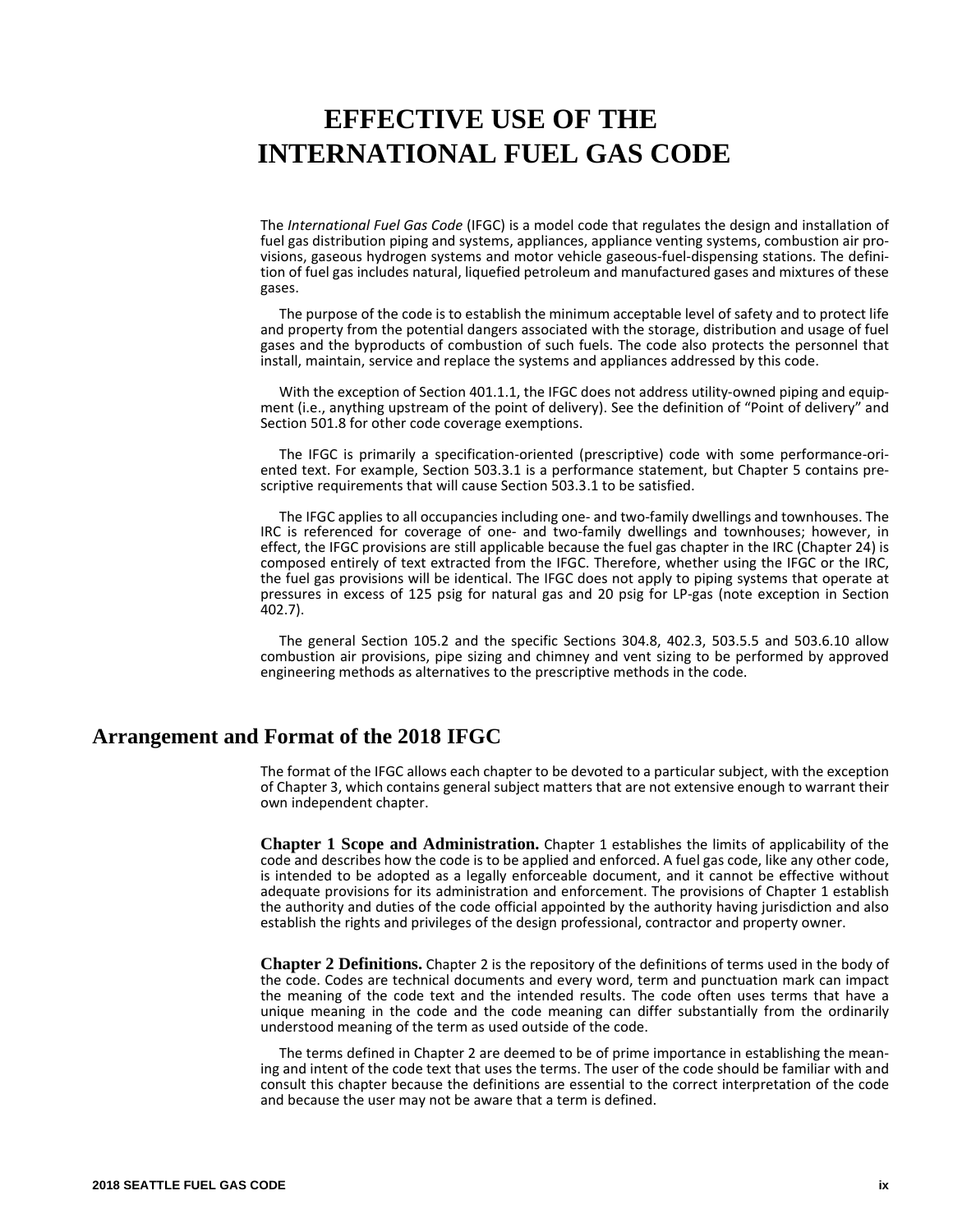Chapter 3 General Regulations. Chapter 3 contains broadly applicable requirements related to **Chapter 3 General Regulations.** Chapter 3 contains broadly applicable requirements related to appliance location and installation, appliance and systems access, protection of structural elements appliance location and installation, appliance and systems access, protection of structural elements and clearances to combustibles, among others. This chapter also covers combustion air provisions and clearances to combustibles, among others. This chapter also covers combustion air provisions for gas-fired appliances. for gas-fired appliances.

Chapter 4 Gas Piping Installations. Chapter 4 covers the allowable materials for gas piping **Chapter 4 Gas Piping Installations.** Chapter 4 covers the allowable materials for gas piping systems and the sizing and installation of such systems. It also covers pressure regulators, appliance systems and the sizing and installation of such systems. It also covers pressure regulators, appliance connections and overpressure protection devices. Gas piping systems are sized to supply the maxi-connections and overpressure protection devices. Gas piping systems are sized to supply the maximum demand while maintaining the supply pressure necessary for safe operation of the appliances mum demand while maintaining the supply pressure necessary for safe operation of the appliances served. served.

Chapter 5 Chimneys and Vents. Chapter 5 regulates the design, construction, installation, **Chapter 5 Chimneys and Vents.** Chapter 5 regulates the design, construction, installation, maintenance, repair and approval of chimneys, vents, venting systems and their connections to gas-maintenance, repair and approval of chimneys, vents, venting systems and their connections to gasfired appliances. Properly designed chimneys, vents and venting systems are necessary to conduct fired appliances. Properly designed chimneys, vents and venting systems are necessary to conduct to the outdoors the flue gases produced by the combustion of fuels in appliances. The provisions of to the outdoors the flue gases produced by the combustion of fuels in appliances. The provisions of this chapter are intended to minimize the hazards associated with high temperatures and poten-this chapter are intended to minimize the hazards associated with high temperatures and potentially toxic and corrosive combustion gases. This chapter addresses all of the factory-built and site-tially toxic and corrosive combustion gases. This chapter addresses all of the factory-built and sitebuilt chimneys, vents and venting systems used to vent all types and categories of appliances. It also built chimneys, vents and venting systems used to vent all types and categories of appliances. It also addresses direct-vent appliances, integral vent appliances, side-wall mechanically vented appli-addresses direct-vent appliances, integral vent appliances, side-wall mechanically vented appliances and exhaust hoods that convey the combustion byproducts from cooking and other process ances and exhaust hoods that convey the combustion byproducts from cooking and other process appliances. appliances.

Chapter 6 Specific Appliances. Chapter 6 addresses specific appliances that the code intends to **Chapter 6 Specific Appliances.** Chapter 6 addresses specific appliances that the code intends to regulate. Each main section applies to a unique type of gas-fired appliance and specifies the product regulate. Each main section applies to a unique type of gas-fired appliance and specifies the product standards to which the appliance must be listed. The general requirements found in the previous standards to which the appliance must be listed. The general requirements found in the previous Chapters 1 through 5 also apply and the sections in Chapter 6 add the special requirements that are Chapters 1 through 5 also apply and the sections in Chapter 6 add the special requirements that are specific to each type of appliance. specific to each type of appliance.

Chapter 7 Gaseous Hydrogen Systems. Chapter 7 is specific to gaseous hydrogen generation, **Chapter 7 Gaseous Hydrogen Systems.** Chapter 7 is specific to gaseous hydrogen generation, storage, distribution and utilization systems, appliances and equipment. Note that hydrogen is not storage, distribution and utilization systems, appliances and equipment. Note that hydrogen is not within the definition of "Fuel gas," but it is, nonetheless, commonly used as a fuel for fuel-cell within the definition of "Fuel gas," but it is, nonetheless, commonly used as a fuel for fuel-cell power generation and fuel-cell powered motor vehicles. The scope of Chapter 7 is not limited to any power generation and fuel-cell powered motor vehicles. The scope of Chapter 7 is not limited to any particular use of hydrogen (see Sections 633 and 635). Hydrogen systems have unique potential particular use of hydrogen (see Sections 633 and 635). Hydrogen systems have unique potential hazards because of the specific gravity of the gas, its chemical effect on materials and the fact that it hazards because of the specific gravity of the gas, its chemical effect on materials and the fact that it is not odorized. is not odorized.

Chapter 8 Referenced Standards. Chapter 8 lists all of the product and installation standards **Chapter 8 Referenced Standards.** Chapter 8 lists all of the product and installation standards and codes that are referenced throughout Chapters 1 through 7. As stated in Section 102.8, these and codes that are referenced throughout Chapters 1 through 7. As stated in Section 102.8, these standards and codes become an enforceable part of the code (to the prescribed extent of the refer-standards and codes become an enforceable part of the code (to the prescribed extent of the reference) as if printed in the body of the code. Chapter 8 provides the full title and edition year of the ence) as if printed in the body of the code. Chapter 8 provides the full title and edition year of the standards and codes in addition to the address of the promulgators and the section numbers in standards and codes in addition to the address of the promulgators and the section numbers in which the standards and codes are referenced. which the standards and codes are referenced.

Appendix A Sizing and Capacities of Gas Piping. This appendix is informative and not part **Appendix A Sizing and Capacities of Gas Piping.** This appendix is informative and not part of the code. It provides design guidance, useful facts and data and multiple examples of how to apply the sizing tables and sizing methodologies of Chapter 4. apply the sizing tables and sizing methodologies of Chapter 4.

Appendix B Sizing of Venting Systems Serving Appliances Equipped with Draft **Appendix B Sizing of Venting Systems Serving Appliances Equipped with Draft** Hoods, Category I Appliances and Appliances Listed for Use with Type B Vents. This **Hoods, Category I Appliances and Appliances Listed for Use with Type B Vents.** This appendix is informative and not part of the code. It contains multiple examples of how to apply the appendix is informative and not part of the code. It contains multiple examples of how to apply the vent and chimney tables and methodologies of Chapter 5. vent and chimney tables and methodologies of Chapter 5.

Appendix C Exit Terminals of Mechanical Draft and Direct-vent Venting Systems. This **Appendix C Exit Terminals of Mechanical Draft and Direct-vent Venting Systems.** This appendix is informative and not part of the code. It consists of a figure and notes that visually depict appendix is informative and not part of the code. It consists of a figure and notes that visually depict code requirements from Chapter 5 for vent terminals with respect to the openings found in building code requirements from Chapter 5 for vent terminals with respect to the openings found in building exterior walls. exterior walls.